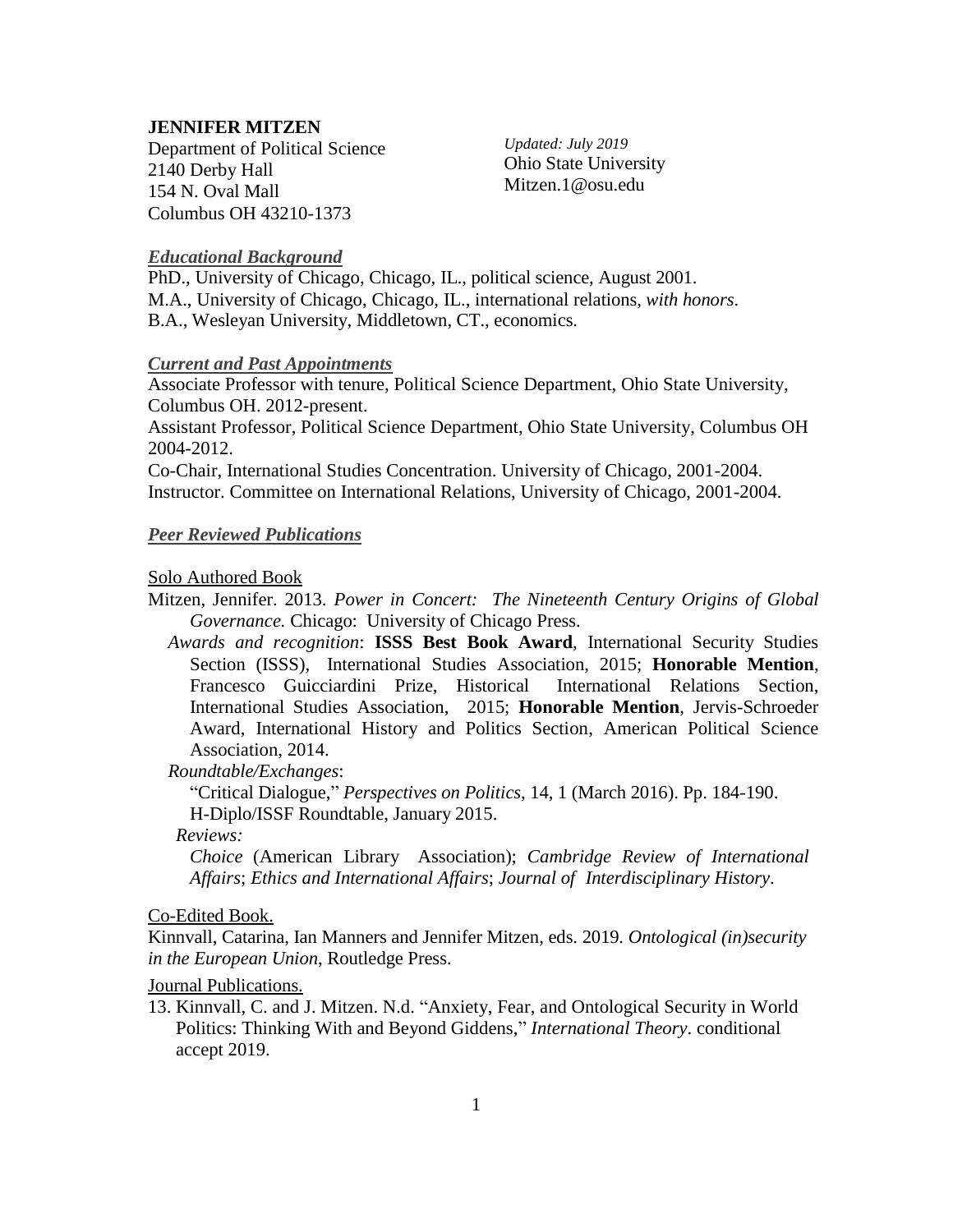- 12. Mitzen, J. 2018. "Feeling at Home in Europe: Migration, Ontological Security, and the Political Psychology of European Borders," *Political Psychology*, 36 (9):1373- 1387.
- 11. Mitzen, J. 2018. "Anxious Community: Europe as (in) security community," *European Security*. 27(3): 393-413
- 10. Kinnvall, C., I. Manners and J. Mitzen. 2018. "Ontological (in)security in the European Union," *European Security*, 27, 3.
- 9. Kinnvall, C. and J. Mitzen. 2018. "Ontological Security: Dynamics of Crisis and Constitution of Community," *Journal of International Relations and Development* (JIRD).
- 8. Mitzen, J. 2017. "Can we see what we don't yet know? Ontological anxiety and the rush to methods," *Cooperation and Conflict*, 52(3): 414-421.
- 7. Kinnvall, C. and J. Mitzen. 2017. "Ontological Securities in World Politics," *Cooperation and Conflict*, 52, 1.
- 6. Mitzen, J. 2016. "Security Communities and the Unthinkabilities of War," *Annual Review of Political Science*, 19:229-248.
- 5. Mitzen, J. 2015. "Illusion or Intention?: Talking Grand Strategy into Existence," *Security Studies*, 24(1): 61-94.
- 4. Mitzen, J. and R. Schweller. 2011"Knowing the Unknown Unknowns: Misplaced Certainty and the Onset of War," *Security Studies*, 20(1): 2-35.
- 3. Mitzen, J. 2006. "Ontological Security in World Politics: State Identity and the Security Dilemma," *European Journal of International Relations*, 12(3): 341- 370. **Awarded "Best** *EJIR* **Article 2006"; Translated to Farsi (2010)**.
- 2. Mitzen, J. 2006. "Anchoring Europe's Civilizing Identity: Habits, Capabilities, and Ontological Security," *Journal of European Public Policy*, 13(2): 270-285.
- 1. Mitzen, J. 2005. "Reading Habermas in Anarchy: Multilateral Diplomacy and Global Public Spheres," *American Political Science Review*, 99 (3): 401-417. **Reprinted in** *International Diplomacy***, edited by Iver Neumann and Halvard Leira, (SAGE Publications, 2013)**.

## Book Chapters

- 3. Mitzen, J. and K. Larson. 2017. "Ontological Security and Foreign Policy," *Encyclopedia of Foreign Policy Analysis*, Oxford University Press.
- 2. Mitzen, J. 2015. "From Representation to Governing: Diplomacy and the Constitution of Public Power," in Iver Neumann, Vincent Pouliot, and Ole Jacob Sending, eds. *Diplomacy: The Making of World Politics* (Cambridge: Cambridge University Press):111-139.
- 1. Mitzen, J. 2010. "Collective Intentionality and Global Governance," in Markus Kornprobst and Corneliu Bjola, eds. *Arguing Global Governance: Agency, Lifeworld, and Shared Reasoning* (NY: Routledge): 52-66.

### Editorships of Symposia, Forums, and Special Issues

- 4. Kinnvall, C. and J, Mitzen, eds. N.d. "Anxiety, Ontological Security, and World Politics," *International Theory* (IT), conditional accept 2019.
- 3. Kinnvall, C., I. Manners and J. Mitzen, eds. 2018. "Ontological (in)security in the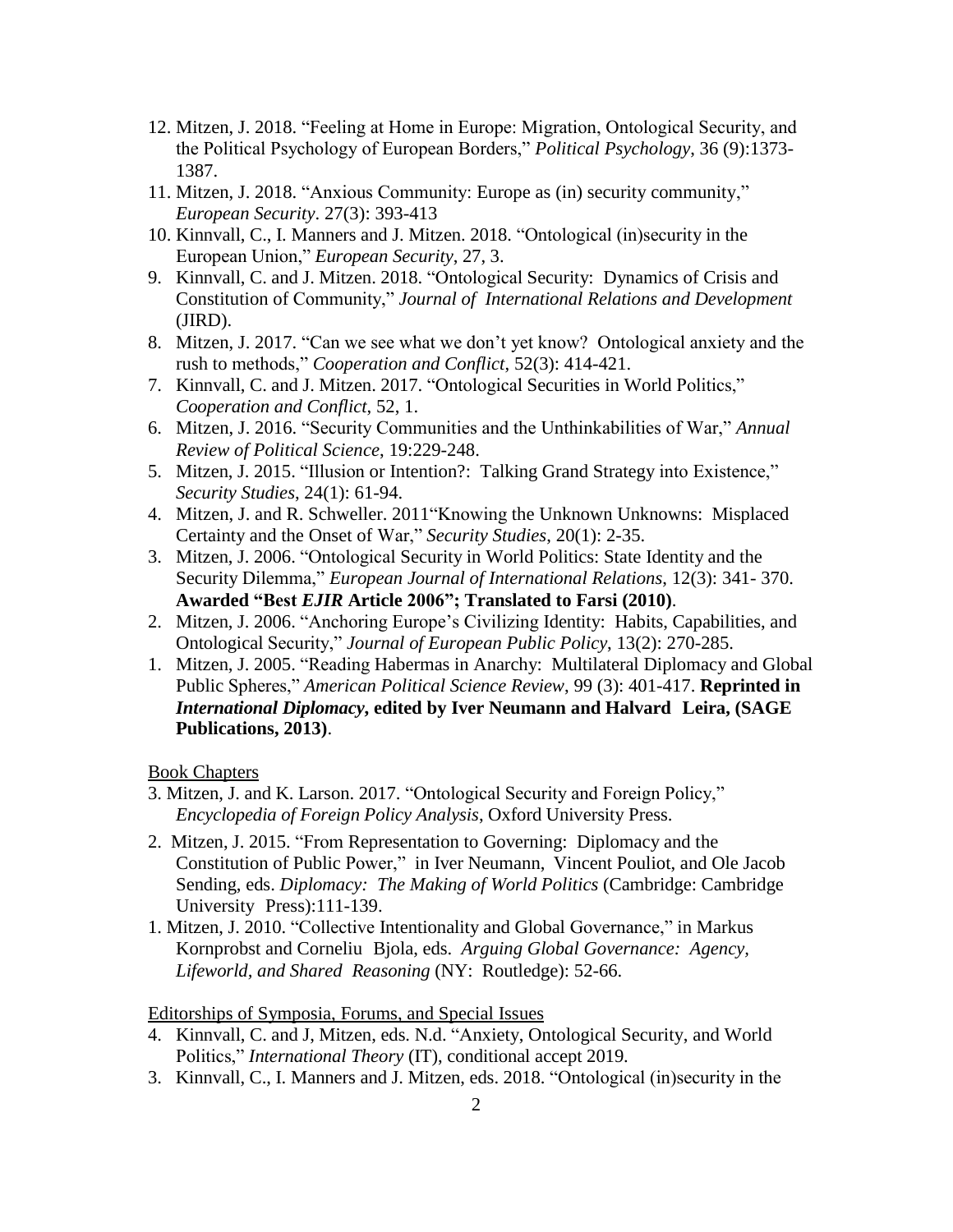European Union," *European Security*, 27, 3.

- 2. Kinnvall, C. and J. Mitzen, eds. 2018. "Ontological Security: Dynamics of Crisis and Constitution of Community," *Journal of International Relations and Development* (JIRD).
- 1. Kinnvall, C. and J. Mitzen. 2017. "Ontological Securities in World Politics," *Cooperation and Conflict*, 52, 1.

#### *Other Publications*

#### Book Reviews (editor reviewed)

- 4. Roundtable on *The Global Transformation: History, Modernity, and the Making of International Relations* (Cambridge: Cambridge University Press, 2015): <https://issforum.org/roundtables/8-10-global-transformation>
- 3. "The Irony of Pinkerism," a review of Steven Pinker, *The Better Angels of our Nature: Why Violence Has Declined* (NY: Penguin Books 2011), *Perspectives on Politics*, 11, 2 (June 2013), pp. 525-528.
- 2. Review of Ian Clark, *International Legitimacy and World Society* (NY: Oxford University Press), *Ethics and International Affairs*, 22, 2 (summer 2008), pp. 223- 225.
- 1. "Book Note: Andrew Valls, ed. 2000. *Ethics in International Affairs: Theories and Cases*," *Ethics*, 111, 4 (2001), pp. 850-1.

*Impact Measures*

ISI Citation Count: 539; h index 34 (July 2019) Google Scholar Citation Count: 1673; h index 11 (July 2019)

### *WORKS IN PREPARATION*

- Co-author with Jeff Rogg. "The Congress of Vienna as a key moment in international history," *Oxford Handbook on History and International Relations*, Ed.s Mlada Bukovansky, Edward Keene, Maja Spanu, Chris Reus-Smit.
- Co-author with Kara Hooser. "Welcome to the Gray Zone: A Feminist Analysis of US Strategic Anxiety."
- Co-author with Minseon Ku, "Diplomacy as transaction versus intention"

Co-author with Catarina Kinnvall, All Security is Ontological.

Feeling at Home in the World, book MS.

#### **Invited Talks (selected)**

- "US Diplomacy in the Trump era: Back to the Future," presented at Bielefeld University, May 2019.
- "Concerting for peaceful change," presented at Workshop on Peaceful Change, University of Copenhagen, Denmark, March 2019.
- "Ontological Security as a Holistic Framework of Analysis," presented at Workshop on Hybrid Peacebuilding, Brisbane, AU, July 2018; DIIS, Copenhagen, Denmark, 23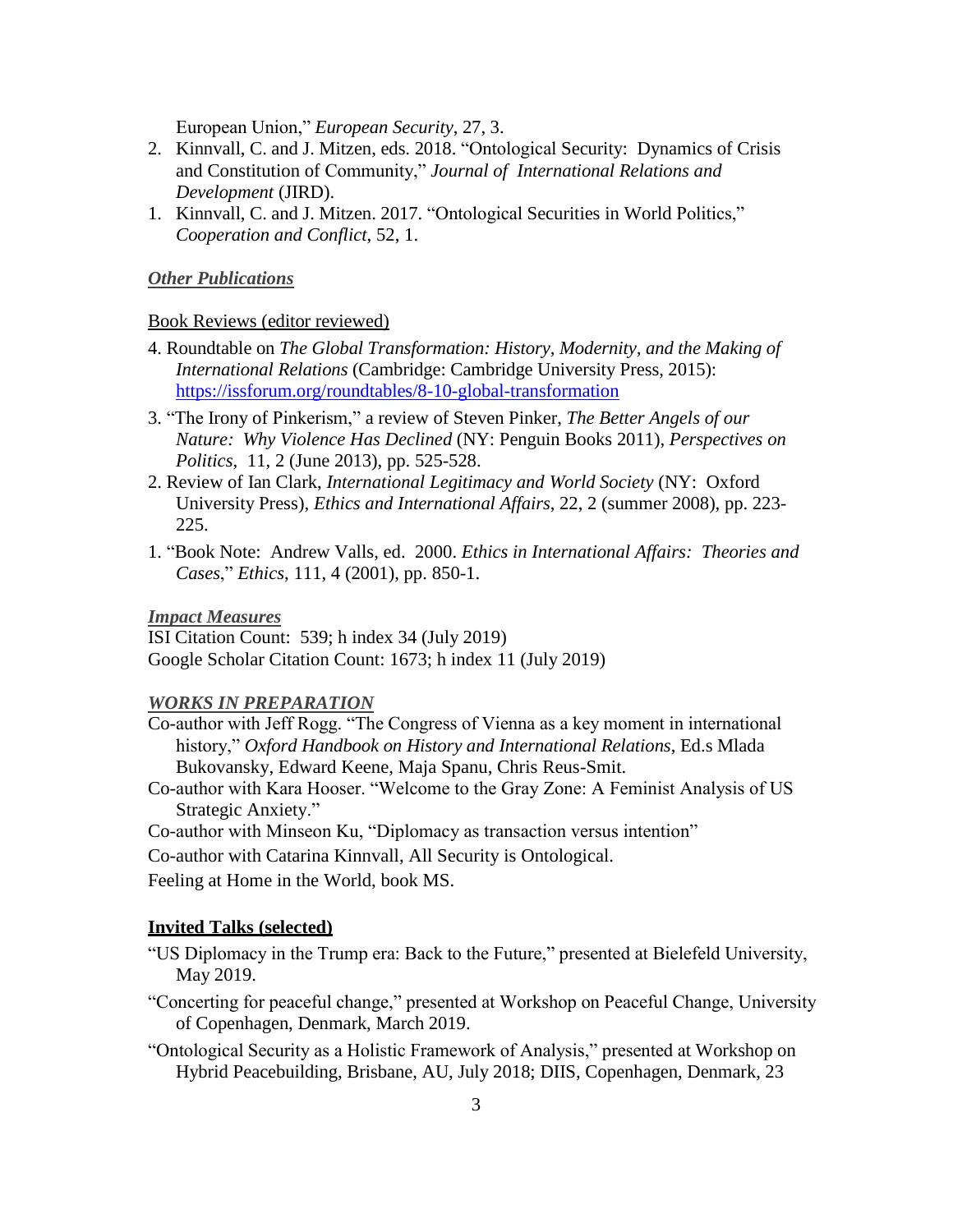May 2017.

- "Ontological Security and Foreign Policy, presented at the STANCE workshop, Lund University, 26 April 2017.
- Keynote Address: Ontological Security, Workshop on Ontological Security and East Asia, University of Birmingham, UK June 2016.
- "All Security is Ontological," presented at Lund University, Sweden, 16 December 2014; Yale University, 25 February 2015.
- "Power in Concert," presented at University of Delaware, 11 April 2014; University of Minnesota, 4 February 2014.
- "Ontological Security in World Politics: The Dynamics of Crisis and the Constitution of Community," presented with Catarina Kinnvall at the Center for Conflict, Cooperation, and Security, University of Birmingham, UK, 10 December 2013.
- "Grand Strategy as Collective Intention: The Concert Talks Russia out of Greece by Talking Greece into Europe," presented at Dartmouth College IR faculty seminar 13 March 2013.
- "Diplomacy and the Constitution of Public Power," presented at "The Future of Diplomacy," a workshop at The New School for Social Research, New York, NY, September 2012.

#### **Conference Activities and Presentations (selected)**

#### **Presenter**

- "Homeland or Homespace: Westphalian Territoriality and Beyond," presented at the Central and Eastern European International Studies Association (CEEISA) Conference, Belgrade, Serbia, 2019.
- "Welcome to the Gray Zone: A Feminist Analysis of Strategic Anxiety," with Kara Hooser, presented at the Central and Eastern European International Studies Association (CEEISA) Conference, Belgrade, Serbia, 2019.
- "All Security is Ontological," International Political Science Association, Brisbane AU, 2018; European International Studies Association, Prague, CZ, 2018.
- "Anxious Community," European International Studies Association, Prague, CZ, 2018.
- "Anxiety, Ontological Security, and World Politics," presented at the annual meeting of the International Society of Political Psychology (ISPP), Edinburgh, Scotland, 2017.
- "Anxious Community," presented at Ystad, Sweden October 2017 and Helsinki, Finland, 2017.
- "The EU's migration crisis and ontological security," presented at Ystad, Sweden, Oct 2017 and Copenhagen, DK, 2017.
- "Security Communities and the Unthinkabilities of War," presented at the annual meeting of the International Society of Political Psychology (ISPP), San Diego, CA, 2015.
- "All Security is Ontological," presented at the annual meeting of the International Studies Association (ISA), New Orleans, LA, 2015.
- "Grand Strategy as Collective Intention: The Concert Talks Russia out of Greece by Talking Greece into Europe," presented at the annual meeting of the International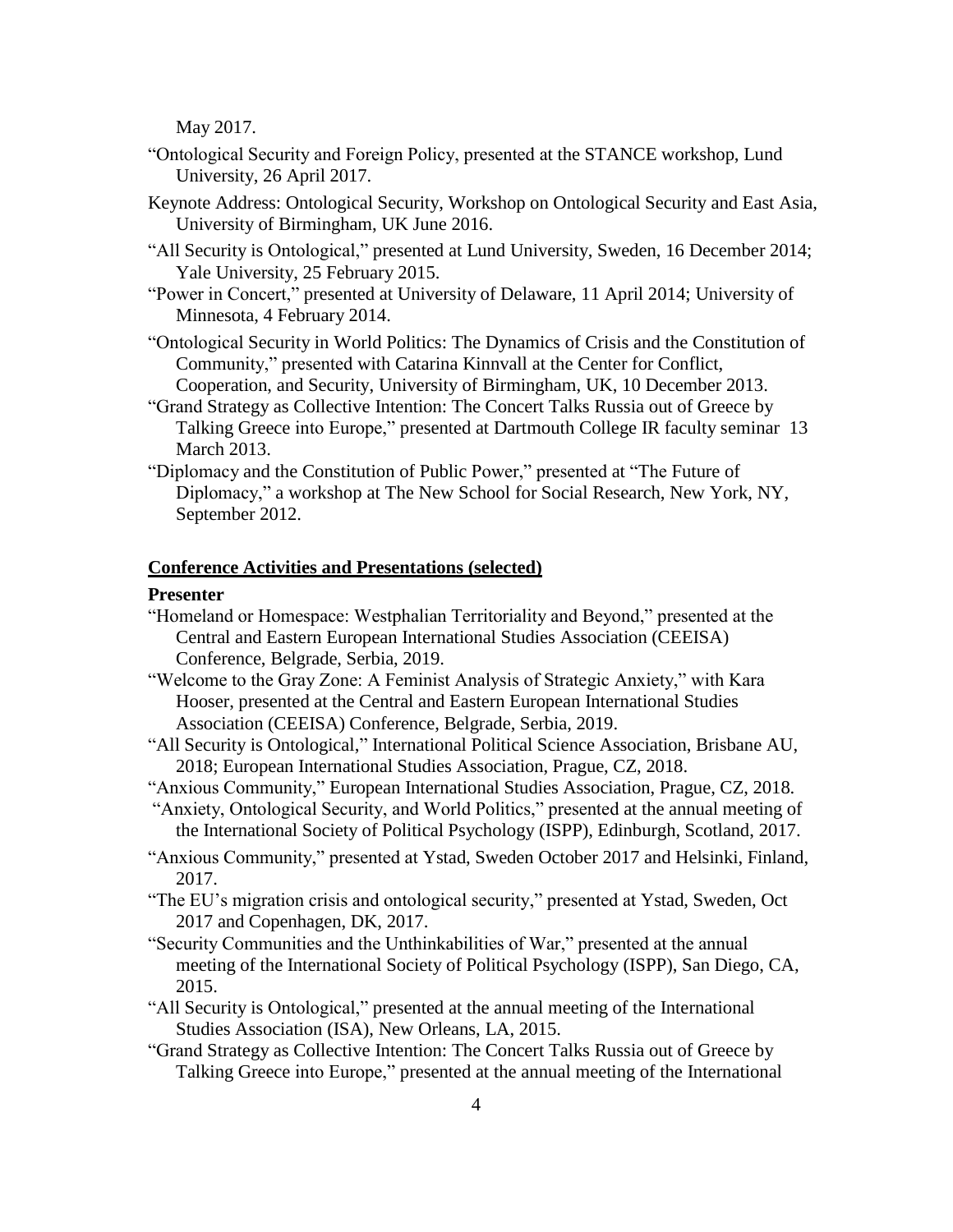Studies Association (ISA), San Diego, CA, 2012.

"On the Relationship Between Ontological and Physical Security-Seeking," presented at the annual meeting of the International Studies Association (ISA), San Diego, CA, 2012.

## **Discussant**

- Conference Theme Roundtable on International Relations in the Age of Anxiety, at the Central and Eastern European International Studies Association (CEEISA) Conference, Belgrade, Serbia, 2019.
- Roundtable on Andrew A. G. Ross' *Mixed Emotions: Beyond Fear and Hatred in International Conflict*, International Studies Association-Northeast (ISA-NE), Providence, RI, 2015.
- "Ontological Security: An Emerging Research Agenda," a panel at the International Studies Association-Northeast (ISA-NE) conference, Providence, RI, 2015.
- "Historicizing the Social in International Thought," a panel at the International Studies Association-Northeast (ISA-NE) conference, Providence, RI, 2015.
- "Ontological Securities in World Politics," a panel at the International Society of Political Psychology (ISPP) annual meeting, San Diego, CA, 2015.
- Roundtable on Rethinking the Origins of the Modern International Order, a panel at the British International Studies Association (BISA) conference, London, England, 2015.
- Roundtable on Recognition and Misrecognition in International Politics, at the annual meeting of the International Studies Association (ISA), New Orleans, LA, 2015.
- "Crucible of Transformations: International Relations in the Long 19<sup>th</sup> Century," a panel at the annual meeting of the International Studies Association (ISA), New Orleans, LA, 2015.
- Roundtable on Stefano Guzzini editor, *The Return of Geopolitics in Europe? Social Mechanisms and Foreign Policy Identity Crises* (Cambridge: Cambridge University Press, 2012), International Studies Association (ISA) annual meeting, Toronto, CN, 2014.
- Roundtable on Ontological Security Studies, International Studies Association (ISA) annual meeting, Toronto, CN, 2014.
- "Normative Power Europe: Empirical and Theoretical Perspectives," a panel at the International Studies Association (ISA) annual meeting, San Diego, CA, 2012.

### **TEACHING (selected)**

## **Graduate**

- Ontological Security in World Politics (Technische Universitat Darmstadt, Germany, 2016)
- Critical Security Studies (Ohio State University)
- International Organization/Global Governance (Ohio State University)
- Field Seminar: International Relations (Ohio State University)
- Deliberative Processes in World Politics (Ohio State University).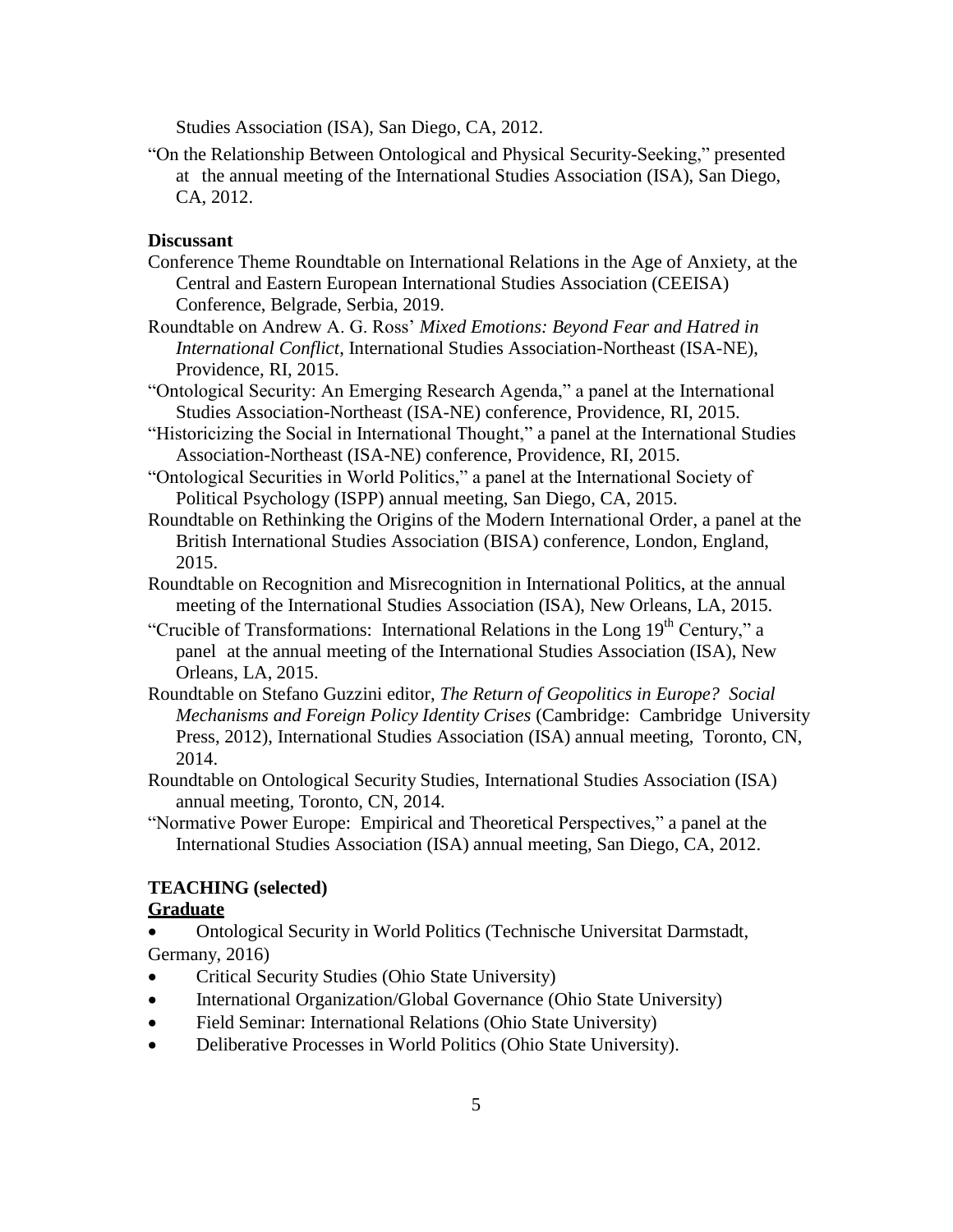## **Undergraduate**

- Research Colloquium: BA Thesis (Ohio State University)
- Critical Security Studies (Ohio State University)
- Politics of Global Problems (Ohio State University).
- Global Governance (Ohio State University, University of Chicago).
- Theories of International Relations (Ohio State University).

# **SERVICE**

## **Profession**

 Mentor, Pay it Forward, Women's Caucus of the International Studies Association (WCIS), CEE-ISA, Belgrade, Serbia, 2019.

 Co-Organizer, "Ontological Security and International Relations," a workshop at Lund University, Sweden, sponsored by the Departments of Political Science, Lund University and Ohio State University. Co-organizer: Catarina Kinnvall. 2019.

- Discussant, ISA-Northeast Scholar Circle, Swati Srivastava honoree, 2018.
- ISA junior scholar mentor, Junior Scholar Symposium, ISA San Francisco 2018.
- Committee Member, Jervis-Schroeder Award (APSA), 2014.

 Faculty Mentor, Workshop on Interpretive and Relational Methodologies, ISA Northeast, Baltimore, MD, 2014.

 Co-Organizer, "Ontological Security and International Relations," a workshop at Lund University, Sweden, sponsored by Riksbanken and the Political Science Department, Ohio State University. Co-organizer: Catarina Kinnvall. 2013.

 Co-Organizer, "The Politics of Talk in International Relations," a workshop at the Research Centre 'Transformations of the State', sponsored by the University of Bremen & Jacobs University Bremen. Co-organizers: Jens Steffek and Ron Krebs. 2008.

Committee Member, ISA Theory Section, Best Paper Awards. 2013.

 **Reviewer for:** *Acta Politica; American Political Science Review; Cambridge Review of International Affairs; Disasters; Contemporary Security Policy; European Journal of International Relations; Hague Journal of Diplomacy; International Organization; International Political Sociology; International Relations; International Studies Quarterly; International Studies Review; International Theory; Journal of International Relations and Development; Journal of Global Security Studies; Journal of Peace Research; Journal of Politics; Review of International Studies; Security Dialogue; Security Studies.*

*Cambridge University Press; Oxford University Press; Princeton University Press; Routledge Press*; *Polity Press; Grawemeyer Award; ISA Compendium; Social Sciences and Humanities Research Council of Canada; Israel Science Foundation.*

## **Editorships and Boards**: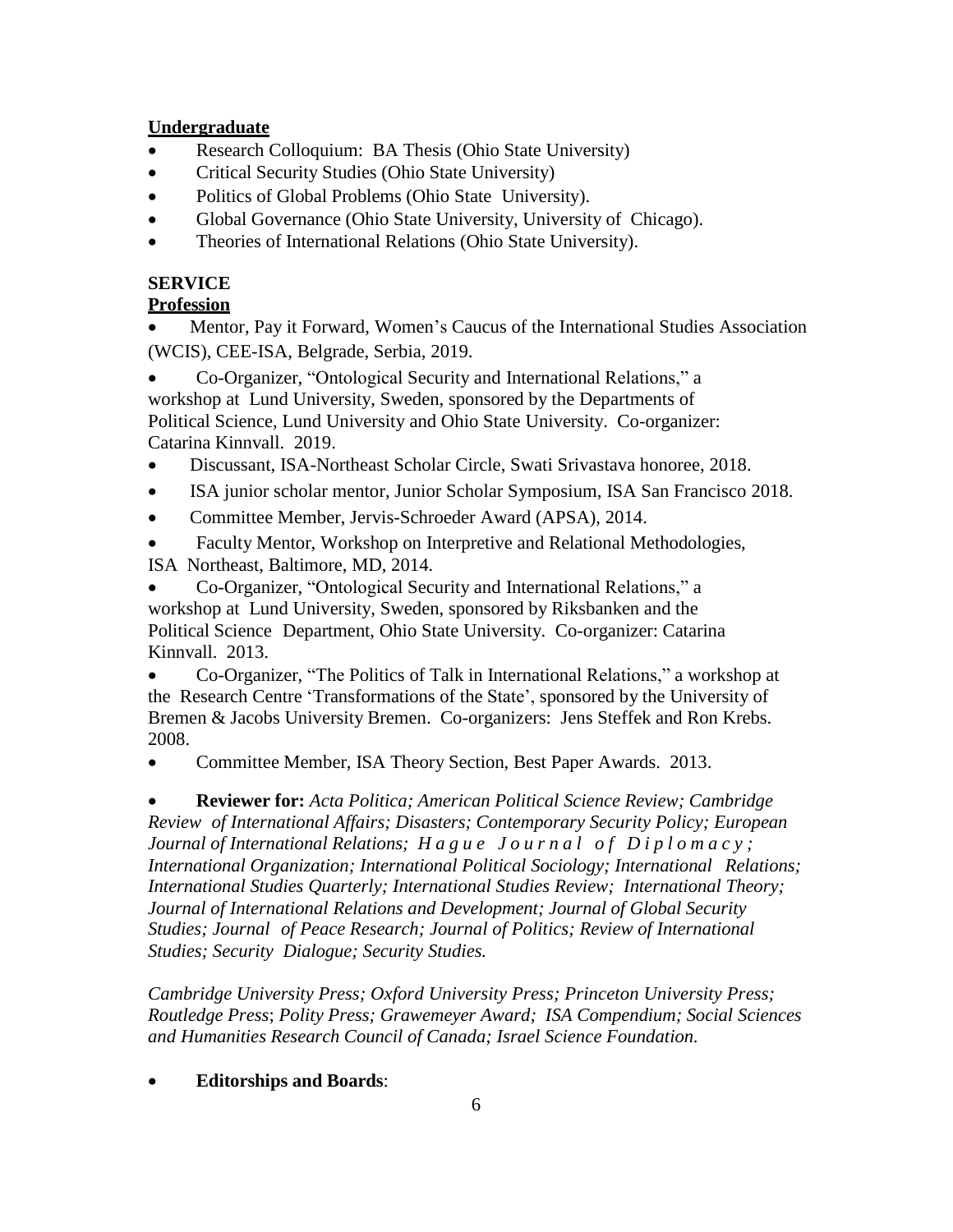o Regional Editor, North America, *European Journal of International Security* (Cambridge U Press, starting 2020).

- o Editorial Boards:
- *Contemporary Security Policy*, January 2017+
- *Hague Journal of Diplomacy,* April 2016+
- *Security Studies*, May 2015-
- *Journal of Global Security Studies* (JoGSS), September 2014 .
- *International Theory*

o Scientific Advisory Board, GLOBUS: Reconsidering Europe's Contributions to Global Justice, a Horizon 2020 project funded from 2016-2020. Professor Helene Sjursen, ARENA, Oslo, Norway.

o International Cooperating Partner, Research Training Group on "The Emergence of Modern World Politics." Professor Mathias Albert, University of Bielefeld, Germany. Funded from October 2017-March 2022.

- o Governing Council, ISA-Northeast, 2008-2010.
- o ISA, APSA.

## **Ohio State University**

| <b>University Committees</b>                                   |
|----------------------------------------------------------------|
| Arts and Sciences Curriculum Committee (ASCC) 2014-15<br>O     |
| Social and Behavioral Sciences (ASC) Panel 2014-15             |
| <b>ASC Honors Committee 2014-</b><br>O                         |
| Graduation subcommittee, 2014-15                               |
| Research Awards Subcommittee, 2015 -18                         |
| Globalization Studies 2005-06, 2006-07.<br>$\circ$             |
| Advisory Board Member, Public Sphere and Social                |
| Imaginaries Working Group 2009-10.                             |
| <b>Department Committees</b>                                   |
| Chair:<br>$\circ$                                              |
| Undergraduate Studies, 2014-2018                               |
| Honors, 2014-18                                                |
| Member:<br>$\circ$                                             |
| Diversity, 2017-18, 2018-19                                    |
| Executive, 2014-2019<br>п                                      |
| Graduate Studies Committee 2004-05; 2005-06<br>п               |
| Undergraduate Thesis Awards Committee 2006<br>п                |
| IR Search Committee 2006-07<br>п                               |
| Admissions Committee 2008; 2013<br>п                           |
| Undergraduate Studies Committee 2010-11; 2011-12; 2012-13<br>п |
| Undergraduate Awards Committee 2011<br>п                       |
| Global Justice Search Committee 2012<br>п                      |
|                                                                |
| <b>Faculty advisor/coordinator</b>                             |

o **Undergraduate:**